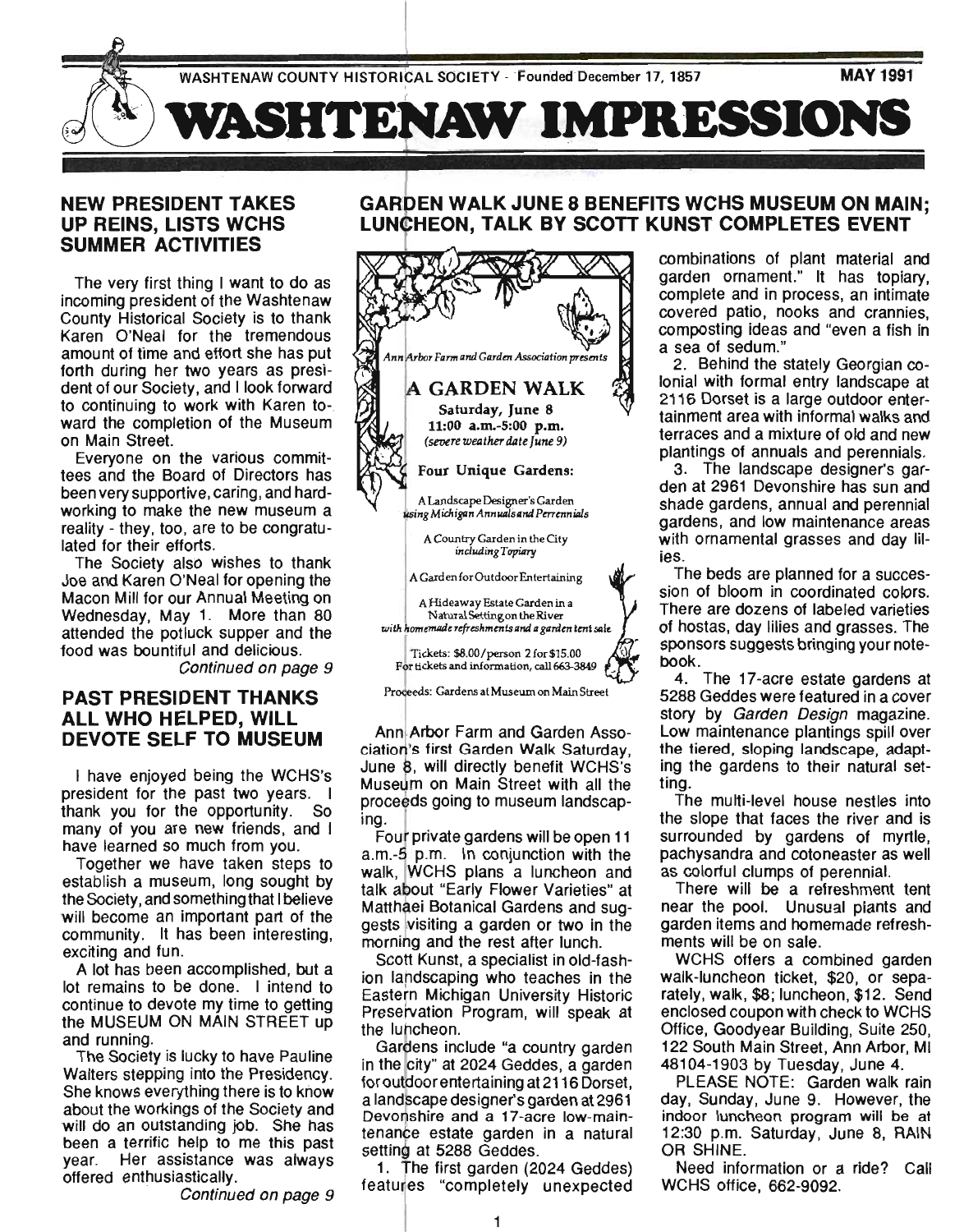# **NINETEENTH CENTURY MEDICINE PATIENT MAY HAVE BEEN BETTER OFF IF DOCTOR DIDN'T COME**

If you were sick in early nineteenth century Ann Arbor you may have been better off if the doctor didn't come, U-M History Professor Nicholas Steneck told the April WCHS audience.

Professor Steneck teaches history and directs the Historical Center for the Health Sciences at the University of Michigan. He spoke on "Nineteenth Century Medicine in Ann Arbor," showed slides and exhibited early medical equipment from his center's collection.

Saying he has been here now "only 20 years," he said his main interest initially was the University but he has discovered Ann Arbor and the University were more closely tied together than now, and through the University he has come to discover Ann Arbor and the State.

His study of this topic is "in process." He hopes longtime Ann Arborites will help him fill in some of the details'.

"As Washtenaw County was settled there were, of course, physicians that came. However, most of the medical care at that time was delivered in the home, usually by the women. There was very little that couldn't be done by family medicine.

"Families relied heavily on patent medicines. The U.S. patent law of 1790 allowed people to take out patents on all sorts of things including medicine. .

"It became very profitable to patent medicines and sell them. So at the same time that you have physicians coming to the area, you also have what was known as the sectarians or medical sects--the Thomsonians the eclectic school, the botanic school.

"Medicine consisted for the vast majority of people of just simply nursing and tending in the home and occasionally giving one of these patent medicines.

''The primary ingredient was alcohol--the higher proof the better-- and the some gentle herbals to make them taste fairly good.

"It wasn't all that bad though to be limited to herbal and home medicine because what the standard physicians had to offer was very often non-efficacious and not particularly pleasant.

"Blistering, purging and bleeding were the main cures. They either put something on to blister the body and draw out fluids or purged, which meant





Pictures courtesy of Nicholas Steneck

#### **ZINA PITCHER SAMUEL DENTON**

Members of first UM Medical School faculty in 1850. Dr. Pitcher was influential in establishing the school and attracting his more intellectual physician friends to the area.

pour in whatever you could and purge either up or down. They also bled.

"Given that, a good shot of alcohol with a little bit of herbal remedy in it was probably as pleasant as anything else you could find.

"Nonetheless, early on, medical practice in Michigan and the Ann Arbor area came under the control of the regular physicians--those who had been trained in a medical school, had a medical degree and who were, in 1819, given the authority by the state government to license all physicians to practice.

"So by 1819-1820, the regular physicians, those with degrees of one form or another, were essentially in control of medical practice in the area. They were allowed to grant licenses and establish branch societies.

"So it was in 1827 that the Washtenaw County Medical Society was first set up as a branch society of the Michigan State Medical Society.

''There are no records that survive from the early Washtenaw Society. We do, however, know of their activities from frequent advertisements in newspapers.

"For example, in 1835, they advertised,

'NOTICE: an adjourned meeting of Washtenaw County Medical Society will be held at the house of E. Mundy on the 26th instant at 10 o'clock January 1835. Those who wish to become members of the society are requested to attend. If it is not convenient, forward your credentials in some manner to the Society...'

"So by 1835 the county SOCiety is licensing physicians to practice in the Ann Arbor area.

''They were drawn here, particularly the intellectual ones, by one physician in particular, a name that will now become cherished to all of you because you can now drive on his street- -Zina Pitcher."

Zina Pitcher Place is a two-block long street at the end of East Huron which swings north into the UM Medical Center. It was previously called Washtenaw Place and before that North Forest.

"Many people say 'Zina Who?' but he is extremely important. He was trained in Vermont at Castleton Medical College. He joined the Army and spent his first years in Michigan as an Army Surgeon.

He settled in Detroit and slowly recruited friends, physicians, into Detroit and elsewhere to set up practice and to establish a kind of high level intellectual tradition to Michigan medicine.

"He brought in Douglas Houghton in the 18305, the first state geologist, whose portrait hangs in the Bentley Library meeting room. (The portrait was by Houghton's cousin, Alva Bra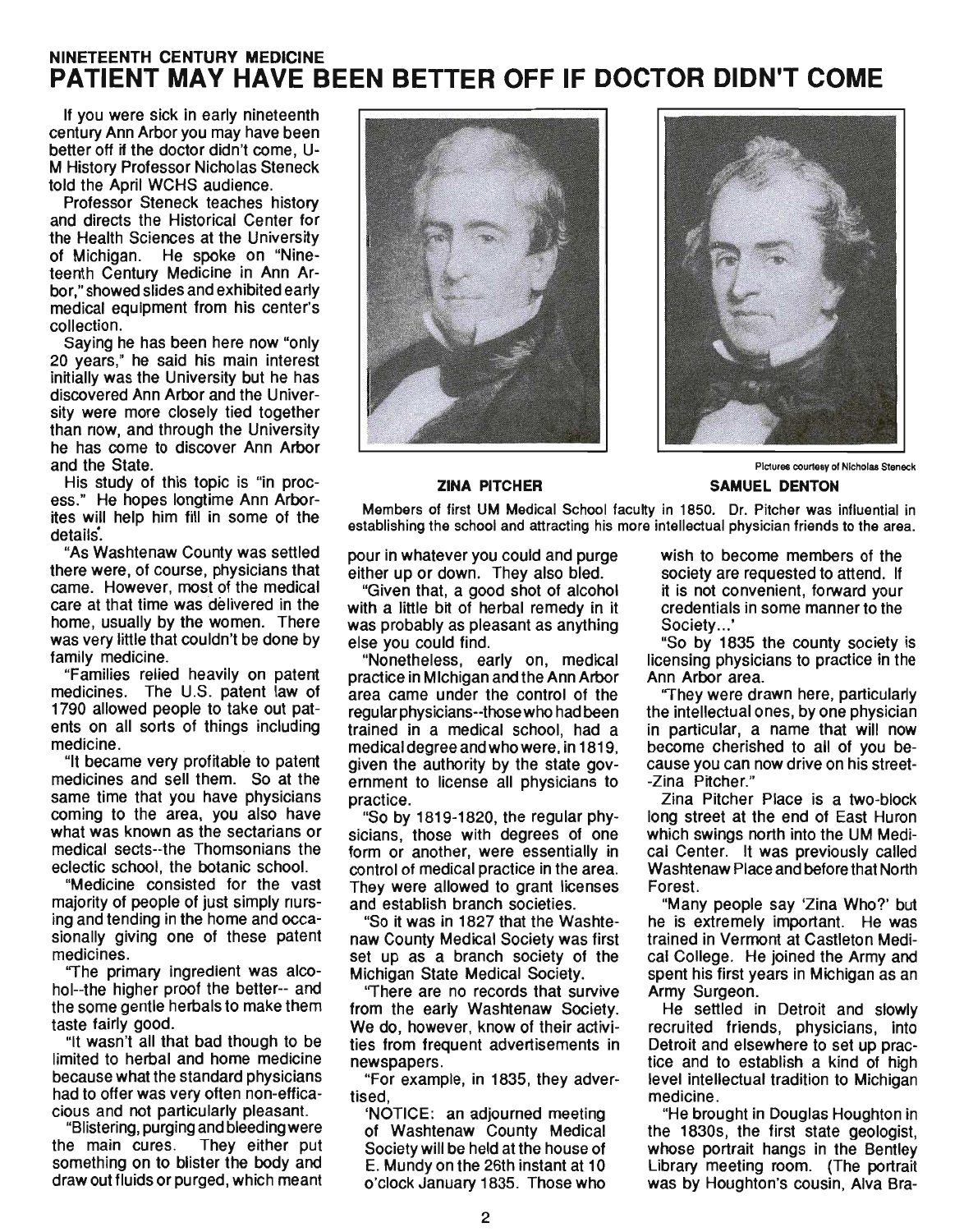dish.)

"He brought in Silas Douglas in 1837 and Abram Sager also in the 1830s. Pitcher and his friends organized the Michigan State Medical Society.

"They set up practice and, as they do, they advertise their wares in the papers. One of the most important physicians in Ann Arbor is Samuel Denton."

In 1831 Denton put the following advertisement in the Michigan Emigrant headed:

"SURGERY. The subscriber [which is Samuel Denton] would inform the people of Washtenaw and neighboring counties that he has procured a complete assortment of surgical instruments and preparations among which are amputation, trephining, obstetrics and cupping instruments and approved splints for different kinds of fractures, electric machines...and is ready to attend to all calls of the

## **CARVED CANE CONTAINS DISTINGUISHED NAMES**

One medical student in 1883 carved a cane or walking stick with a likeness of the Medical School and got his classmates to carve their names on it including one W. Mayo who later established a world famous clinic in Rochester, Minnesota, with his brother and another student who was a founder of Johns Hopkins Medical School.

Unfortunately, the owner of the cane flunked out of school, Professor Steneck found, although he thinks he went on to practice medicine.

surgical departments of his profession in Ann Arbor."

Professor Steneck held up examples of the various kinds of surgical equipment from his display. Most of his were from later in the century than Denton's would have been, he noted.

The cupping apparatus, he explained, is basically a set of glass cups which you heated, blistered the skin, put overthe blister and drew out the juices.

The trephining instrument is a circular drill for drilling holes in the skull.

"Denton, too, was a graduate of Castleton Medical College in Vermont. He would go on to become one of the founding members of the University of Michigan Medical School and was one of the leading physicians in Ann Arbor in the 1840s and 1850s.

"Many of these doctors, I believe, practiced in the Washtenaw County Court House. Denton announced in the Michigan Whig in 1835 that he had removed his office to the Court House in the south room on the east side of the hall.

"Those who call after bedtime will please knock on the window if the door is fastened."

"Also in 1835 Dr. Cowley, late of Ontario County, New York, advertised, If you have need, try him; if you like him; if not, dismiss him.'

"By 1835 doctors are also starting to specialize. Dr. Jeffries wants people to know that he has brought in a colleague.<sup>"</sup>

He advertises,

"Dr. Jeffries, thankful for past favors, would inform the citizens of this territory that he has associated with him in business Dr. Cowley of New York. The undersigned, having an excellent supply of surgical instruments and, as they trust, a good knowledge of practical and experiment of their profession, they flatter themselves that they should be able to give prompt and successful and satisfactory attention to all calls with which they may be favored."

They had set up practice in the Washtenaw House in Lower Town.

"The practice of medicine at this time was not easy. It was also not necessarily lucrative. There was a great deal of competition and of course, there was a great deal of home remedy as well.

"He noted one advertisement for drugs, medicines, turpentines, seed and bricks--a drug, medical and hardware store all mixed together because



#### FIRST MEDICAL BUILDING

Opened 1850 on present site of Randall Physics Laboratory. Destroyed by fire August 12, 1911.

you couldn't make a living on just one.

"The pages are also filled with all sorts of advertisements for patent

#### **TAPPAN CAREER ALMOST DOOMED BY HOMEOPATHY**

It's hard to imagine the animosities that existed between various medical sects. Zina Pitcher in particular was just death on them, Steneck said.

"Before we hired Henry Philip Tappan in 1851, Pitcher, under a false name, wrote to Tappan's physician in New York and said, 'I am a homeopathic physician [whom he actually hated] and I would like to know where Tappan stands on homeopathy.'

''The New York City homeopathic physician, not suspecting anything, wrote back and said Tappan sees a homeopathic physician in New York. That was almost enough to squash that appointment.

''That was totally unethical. In other ways Pitcher was very ethical but when it came to that he wanted nothing to do with it."

medicines." He noted "Peters Pills, 'All who try them continue to buy them' and Dr. Bartholomew's Pink Expectorant Syrup" for sale at W.S. and J.W. Marynard's downtown.

Dr. Bartholomew advertised that "the cases of consumption are so numerous in all the northern latitudes that some remedy as a prevention should be kept by every family constantly on hand to administer on the first appearance of so dire a disease."

"In the 18405 there had been a considerable lobbying effort in the state government to break the monopoly that the standard physicians had over licensing of medical practice. by 1846 it had succeeded.

"Each of the sects had the right then to license and regulate their own profession. From 1846 on medicine in Michigan was in what one called a 'free market economy.' You got what you paid for.

"Everybody advertised, everybody sold. It was a very chancy time to go into medical practice.

"If you compared this with the fact that the standard physicians were bleeding, purging and so on, these pills and other things were more at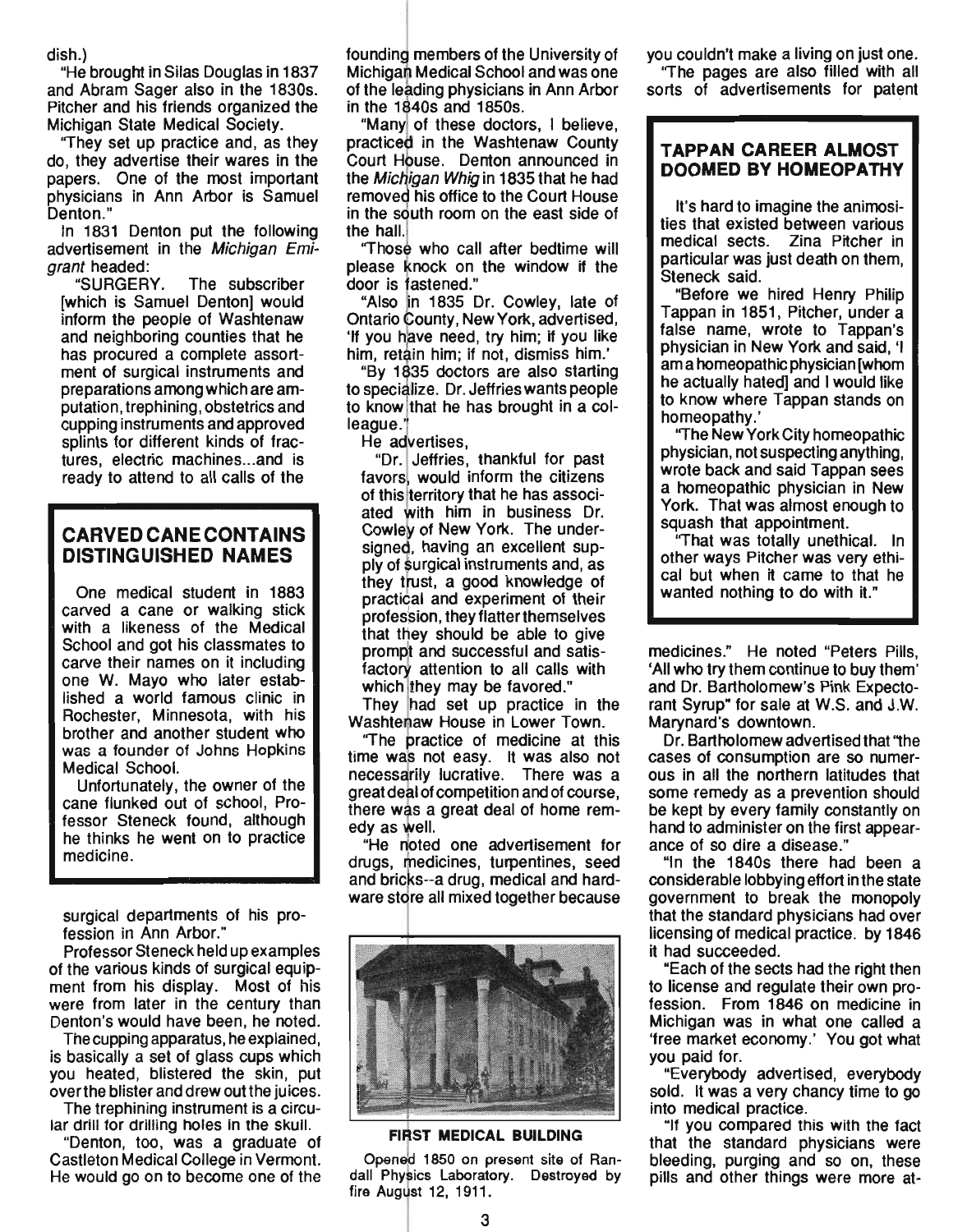tractive.

"Up until 1840-45, Ann Arbor, Ypsilanti, Saline, Dexter and so on were all more or less the same--a few local physicians in town, a lot of quack medicine or whatever it is.

"After this period Ann Arbor will go in a very different direction. Because of the University, you recruit a different caliber of physician.

"The organic act of the University in 1837 had stipulated that the University would have medical, literary and law departments. There was also some mention of engineering and agriculture.

"Initially, only the literary school was established--they didn't have the money to do anything else. By the mid-1840s they are pushed to established a medical school.

"You are bringing into town more and more of the elite, or whatever you want to call them and there is an effort over this time--1842-43-44 to try to establish a medical department, but the University had terrible money problems over the 1840s. .

"As a result of that, three people-- Silas Douglas, Moses Gunn and Abram Sager in 1846 founded their own private medical school.

"I'm almost certain that their school was in the Washtenaw County Courthouse. We know this from a student who studied in the private medical school beginning in the fall of 1846.

"It was not a high class institution," the student writes in his diary of October 1846. "Today I took my books and went to the office and tried to study but to do so was impossible on account of the uproar which the chaps there [fellow students] kept up.

"There is a wild, rude set of fellows there whose aim seems to be to crack jokes, smoke, etc. rather than to study. These fellows are soon to be let loose on society to kill or cure.

"Disease and death will undoubtedly have a prosperous time under their supervision and, yet, I venture to say they will all of them succeed tolerably well for they are great, jovial sorts of fellows with lots of assurance which will bear them up through any difficulty.'

"We know in great detail what went on in this medial school," Steneck continued, "because the student kept a daily diary. They went through the standard lectures on botany, zoology and so on and even managed to go through a full course of anatomical lectures."



**SILAS DOUGLAS** 

Early UM faculty member, respected citizen and figure in the controversial 1875 Douglas-Rose affair.

On the seventh of November the student records in his diary, "At the office today we fitted up a lecture room for Dr. Gunn whose lectures commence on Monday. By lectures was meant the lectures on the cadaver that was going to come in."

The following week he writes , "Today (11 November) our subject, a poor Negro girl was brought up. Poor, despised, degraded African, degraded and despised in life, you are to be

### **ANATOMY ASSISTANT GETS DUBIOUS HONOR**

An early medical student, Edmund Andrews, who graduated in the first class in 1852, was appointed an assistant in anatomy in 1851 which he thought was a great honor until he found out his only job as assistant was to procure cadavers for dissection.

"He mentions that he was the only state employee he knew of that, if he carried out his job as he was required, could wind up in jail because what he was doing was illegal, Professor Steneck related.

Andrews said he followed two rules:

1. Never secure a body of anyone who came from a family that would look for the body. Always go for the poor.

2. Never do business in Ann Arbor.

made a spectacle and subject of ridicule and obscene gesture, even in death."

The student who recorded this is remarkable for his sensitivity and his observations. He's torn over the next three weeks betWeen his sympathy for the subject and his desire to learn more about anatomy. They go through part by part.

i'This is pre-refrigeration so you cut apart the parts that rot the fastest and wait to study the bones last.

Sometimes he's a very mature medical student, sometimes not. He records one time, "In the evening had a great train [which means fun] with girls downtown with a piece of the cadaver and frightened them almost to death."

''These are, by the way, not the first dissections done in Michigan. I have evidence the first were done in Detroit as early as 1838-39 and I'm almost certain Sager was dissecting human cadavers in Jackson in 1839-40.

"It was a risky thing to do. When Zina Pitcher dissected in Detroit he brought the members of the clergy and lawyers in to watch so they could see what was going on. Otherwise you were at risk of having the town go against you and drive you out of town."

By 1850 the University Medical School opened. He showed a compoSite of the faculty, all portraits by Bradish. At least three of the portraits still exist. The medical faculty included Zina Pitcher, Samuel Denton, Silas Douglas, Abram Sager. Moses Gunn and J. Adams Allen.

He also showed slides of individual portraits of Sager, Gunn and Alonzo Palmer, a picture of the Greek temple design medical building that opened in 1850 and an 1860 composite of the medical faculty with President Tappan in the middle.

"Somebody has to do a decent biography of Bradish and his portrait painting. He may have been the first painter to teach at a university in the United States."

"Ann Arbor was an·exciting place to be for students and faculty in 1850. The town and University mixed together very much.

"A student named Francis Thomas from Philadelphia wrote back to his friends in 1863 of Ann Arbor, 'It's a rural town, typical midwestern town. There are orchards in back yards.'

''Then he said the town is dominated by two things--religion and the university. 'Should a fellow get a little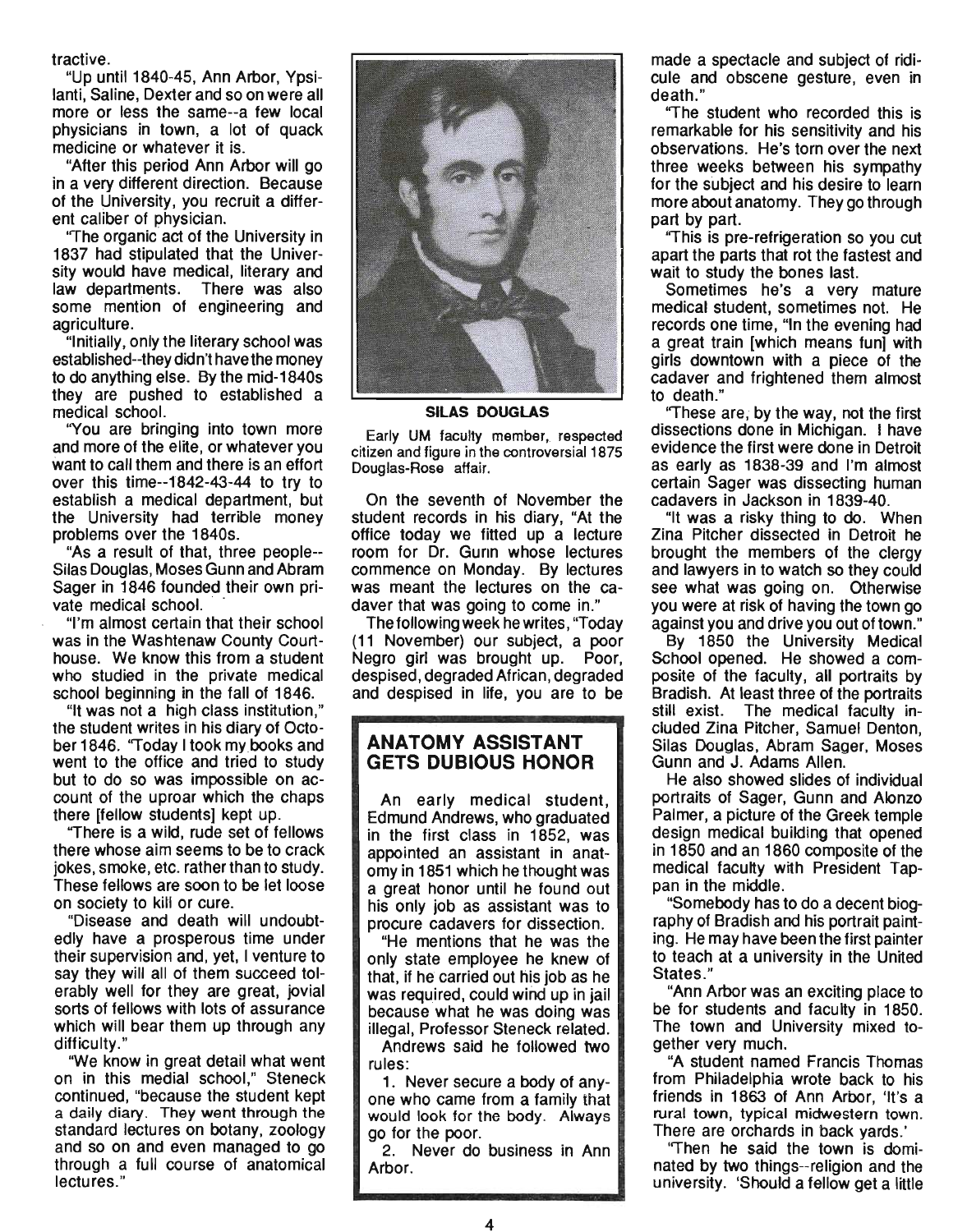bit tipsy and stagger over to one side of the street and bump into a building, he'll find that its a university building. If he staggers to the other side of the street he'll find a church.'

He describes the streets in the 1860s as unpaved with plank sidewalks. "He loves it. In fact most students who came here were infatuated with the town and faculty found it very hospitable.

'We know in great detail from a fellow named Walter Chapin who began here in 1850. He describes his dorm room, wood stove, straw mattress, his table that's just about falling down. He goes into the laboratory and explains his experiments.

"He finishes up by saying 'This is a great place. I think I'm going to stay here for quite a while, and it's so cheap.

"The University Medical School was the only one that was free--no fees, and it was of excellent quality.

"It brought people such as Edmund Andrews who graduated in the first class in 1852. He describes his field trips out into the countryside around Ann Arbor to collect specimens. They went on field trips up local rivers, and on geological expeditions.

"The faculty and town physicians were very closely associated with one another. If you want a very good impression of that read through the correspondence of the Silas Douglas family.

"The Silas Douglas house is next to the Baptist Church on Huron Street. There are marvelous letters describing that house in the 1850s-60s-70s.

"Mrs. Douglas was hostess to students and to people in the town. The students came there on Sunday afternoon and got the only good meal of the week. Ann Arbor was one large community into the 1870s.

"The students loved their faculty, no one more than Corydon Ford. He lectured on anatomy for six months. When he finished that series he got on the train and went to another medical school the other six months.

"One year as he was getting ready to leave town for his summer lectures word circulated among the students that he was about to leave. His entire medical class went down to the train station, and when he arrived, they proceeded to cheer him and hollered 'speech, speech, speech.'

"Finally Corydon Ford got up and bid his boys farewell.

"The student reports in the diary,

'Tough physicians that we are, there wasn't a dry eye in the crowd.'

"The local doctors in Ann Arbor and at the University ran the medical establishrhent. The reorganized the Washtenaw County Medical Society in 1866--it had come and gone sev-

# WELL, WELL, ANN ARBOR **TAP WATER FAILED TEST**

One example of the new, more professional scientific medicine promoted by Victor Vaughn is a whole series of water samples taken by Ann Arbor physicians in 1911 and sent to Vaughn's hygiene laboratory for analysis, Professor Steneck said.

"They were labeled 'tap water, Ann Arbor.' Every single sample that I looked at from Vaughn's reports came back 'polluted, do not drink."

eral times but it finally gets established in 1866 - and hereafter it will be the main organization for medicine right into the 20th century.

'There were other sides to the close relationship between town and University. In 1875 an Ann Arbor Scientific Club was founded. It was open to men and women alike. They had as many as 100 people out at their meetings. It was headed by Preston Rose. Silas Douglas and others lectured.

"It was University and townspeople coming Itogether to discuss the latest developments in science, medicine and elsewhere.

"We know from many sources of this close association. Probably the best way we know about it is from a document we are about to publish--a nurses diary from 1888.

"This is a diary that extends from 1888-1911 by Emily Jane Green Hollister. She was an untrained practical nurse in Ann Arbor.

"The pattern is very typical--a family will get sick. They are treated in the home. They will call in a physician. Half to three-quarters of them in this diary are University physicians practicing in the town.

"A physician comes in and makes a diagnosis, says the family needs nursing care, calls on Emily Hollister and in she comes--for two days, a week, two weeks, three weeks, five weeks- -whatever it takes to get the family through this illness.

"Physicians visit morning and evening. One physician refers patients to another physician--there may be two or three physicians on a case.

"Emily records in her diary on July 24, 1890, 'I came to Mr. Sedgewick Dean's place to nurse Mrs. Stebbins' daughter Emily who was sick with typhoid fever. She is a lovely girl, the fever is low and she is beginning to gain."

"Dr. Breakey practiced medicine for over 50 years in this town. Dr. Darling, UM physician instrumental in founding St. Joseph Hospital, takes over Dr. Breakey's place for a few days. He changes the way of giving medicine and gets a good result. 'We give a large dose but not so often.'

"Emily takes care of case after case after case. Sometimes there will be several in the family who are sick. Sometimes she's called in to assist in delivery, sometimes the doctor doesn't arrive and Emily delivers the baby."

Emily reminisces about her early childhood:

"It was on Main that I was born and lived until I was eight years old, so that being in this neighborhood [on a case] brings to memory many things that happened. One is the burning of the Phoenix Block--the whole block burned.

"Another was the quarrel between W.S. Maynard and Laura Ramsdell over a peacock which Ramsdell put under a tub and a horse that was in trouble. It was something all the time.

"Maynard owned the brickyard with a lot of rough men working for him near us, so my father, William Henry Green, sold out and we moved to Washington Street.

"I missed my pleasure of skating and coasting but on Washington Street there were lots of children, so we found lots of fun. I left my home and married at age 16."

She was supposed to be a student in the new high school when it opened up but it was exactly that year that she got married and never went to school, Steneck said.

She subsequently moved to Whitmore Lake, had eleven children and when the last of the children was about seven, she moved back to Ann Arbor. At age 45 she entered into nursing and nursed for the next thirty years.

"The University physicians and licensed physicians of the medical society were always fighting with the sects, most importantly with the homeopaths.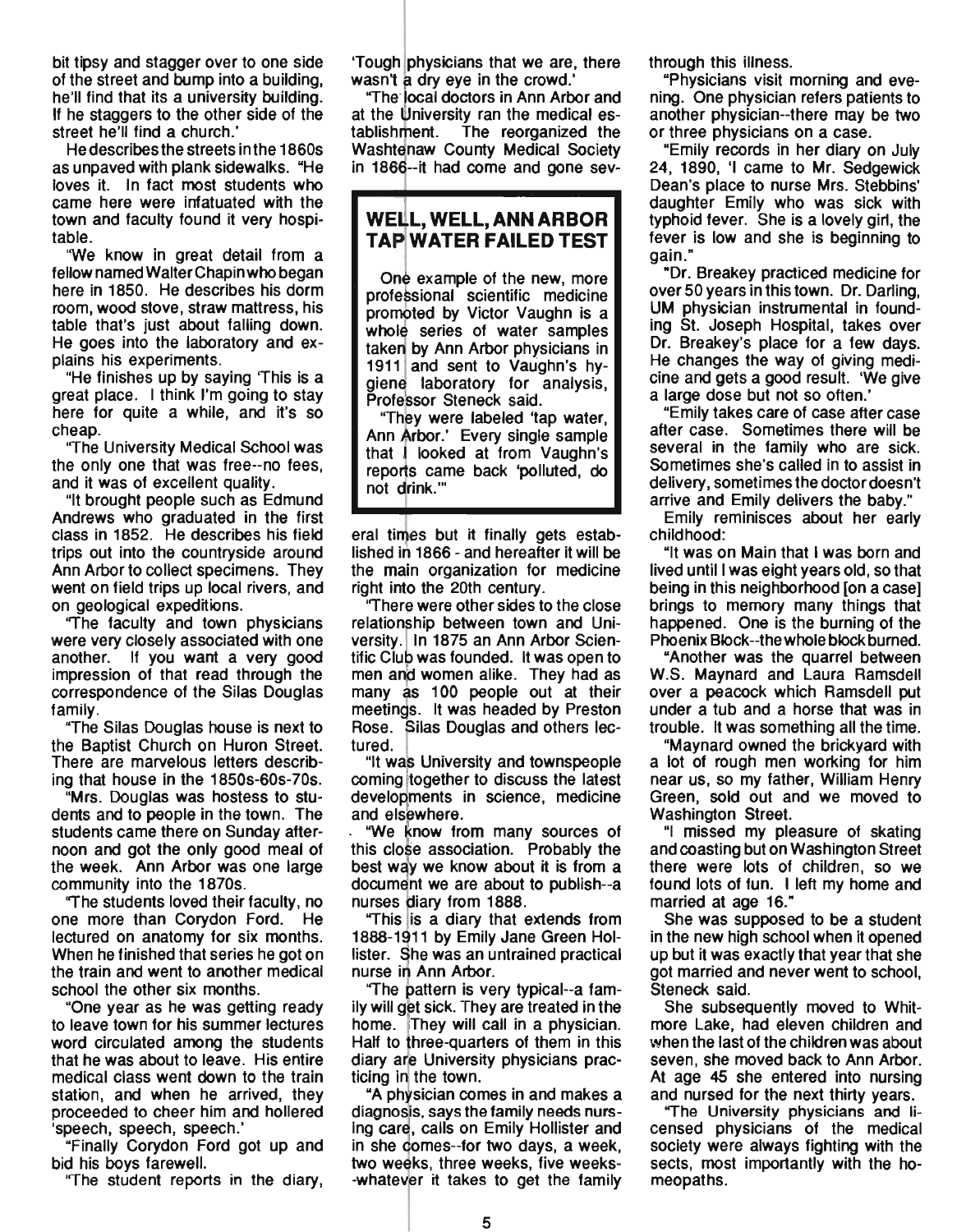"From 1840 on there was basically an 80-year long battle between homeopathic medicine and what the homeopaths called allopathic medicine.

''The state started pushing in the 1850s to get the University to establish a homeopathic medical department. The University steadfastly refused as they were also refusing to admit women.

''The homeopaths kept fighting. It's an interesting case because those cases establish the constitutional autonomy of the University of Michigan regents. By winning over the homeopaths they establish the precious independence the University now has.

''The state, of course, did what states do so well--dangled the dollar in front of the University and, in 1876, the University finally gave in and established a homeopathic medical school. North Hall where R.O.T.C. is now is the old Homeopathic Medical School.

''There were battles within the physician community. Some of these raged for years.

The first University Hospital opened in 1869 in one of the old professor's houses. Pavilions were built behind the house where patients were housed and then carted across campus to the operating theater. The dental school was in the that house later. The chemistry building is now on the site.

. "One of the greatest controversies at the University that really has an impact on the town is the infamous Douglas-Rose affair.

"In 1875 Preston Rose was accused of embezzling funds form chemistry laboratory fees. He paid back a little money but said he didn't take nearly as much as they were accusing him of and said, in fact, it was his superior, Silas Douglas, who had taken the money.

"Douglas had been here since the 1840s and was highly respected. Douglas was an Episcopalian, Rose a Methodist. It became a celebrated cause between Episcopalians and Methodists as to who was going to win this controversy.

"It went on for five years and made it up through the court system to the Michigan Supreme Court. Decisions came down. Rose was fired and rehired. Douglas was fired and eventually brought back again.

"In 1879 when President Angell was called away to be an ambassador to China, one of the main reasons he



MOSES GUNN

Gunn, Silas Douglas and Abram Sager established their own private medical school in 1846 in Ann Arbor, probably in the Courthouse.

undertook the position was to get out of town for a while and get the Douglas-Rose affair behind him it was so bad.

"Reverberations about this lasted into the 1900-1910 period. One of the families that supported Rose was the well-known Ann Arbor family , the Beals. This is one case in which University politics spilled out into the town.

''There's a marvelous story to tell someday. One of the people involved took a Darwinian-type voyage around the world and collected specimens and gave them back to the University to payoff Rose's debt.

Lastly, what's going to change this 19th century medical atmosphere is that toward the end of the century medicine is going to start to get scientific.

"It's then that the town and University physicians slowly split apart. The physicians who had been trained during the Civil War or shortly atter, as in fact Dr. Breakey, who lasted so long, had been based their medical practice on what they had observed.

"It was experience that was the basis of their skills and the Washtenaw County Medical Society required physicians to keep a case book because that case book and what you learned through experience was the key to your skill as a physician.

"A new breed of people start coming to Ann Arbor in the 1870s and '80s, characterized best by Victor Vaughan who comes here as a student. He will change and push medicine in a research and laboratory direction."

"Professor Steneck showed slides of the Catherine Street hospitals where the new scientific medicine started, the anatomy laboratory in the 1890s, Victor Vaughan's hygiene laboratory and the brand new medical school of . 1901 , now the school of Natural Resources Building.

Answers to questions revealed that • around the tum of the century some private hospitals opened. Dr. Peterson's was probably the largest. Dr. Cowley opened one and St. Joseph's opened as a private hospital.

• Doctors were limited in what they could do effectively in the 19th century but there were some malaria remedies that allegedly worked, there was some operating that was effective and the one thing that was effective more than anything else was vaccination for small pox.

• In the 1860s the University UM Medical School, with 200-300 in a class was larger than the Literary Collge.

• We have more than a 1 ,000 medical student theses form the 1850s to 1870s in Bentley Library, so they were all literate.



#### U S STARTED RAISING OWN OPIUM POPPIES

The poppy has been cultivated for the last three years in the vicinity of Nashville, Tennessee, with a view to the manufacture of opium. Seed of the opium poppy was obtained from Calcutta and Smyrna, and this year it is announced there will be quite a good crop.

There is surely no objection to raising our own opium in this country, provided people are not thereby induced to take it otherwise than medicinally.<br>Harper's Bazar, New York, Saturday, April 18, 1872.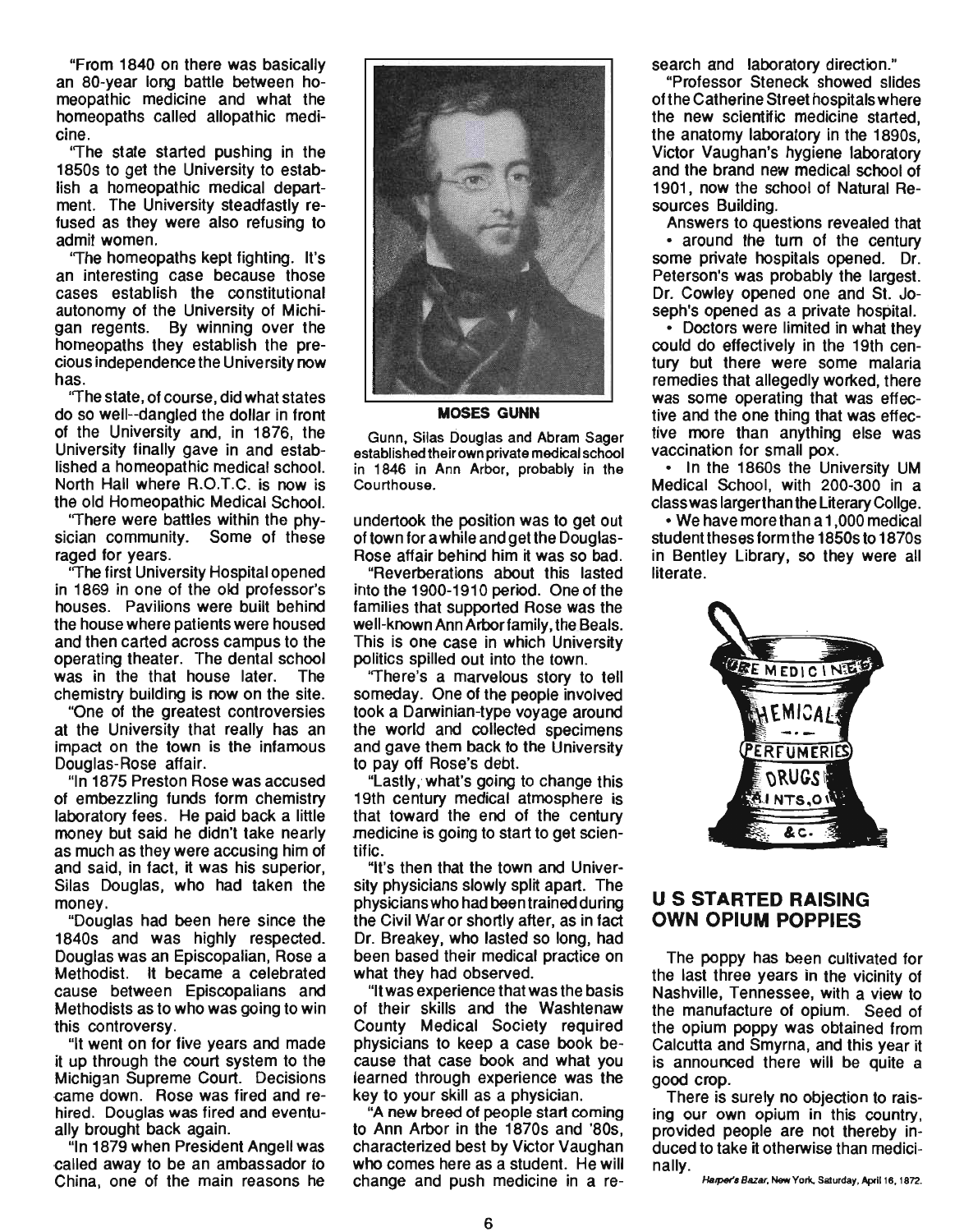## HISTORIC HAPPENINGS INVOLVE FIFE, MAY MAST, MOZART, LIVERY BARN, GERMAN ANCESTORS, DOCENTS

**Chelsea Historical Society: War 15. Antique Alley at Saline Summer-**<br>artifacts form Civil Warto Desert Storm. fest July 27. The Society will take its artifacts form Civil Warto Desert Storm, fest July 27. The Society will take its including a WCHS drum and fife, will gazebo to the annual picnic in the park be displayed at the Depot through August 31 and the Saline Fair Sep-July 4. May 21, a fifth grade class tember  $2-7$ . from St. Edith School, Livonia, that **Webster Society**: Potluck picnic, has been studying the Civil War, is to 6:30 p.m. Monday, June 10 at home of visit. **Ann and Earl Graves, 7292 Webster** 

day, June 10, at Depot, North Main at tracks. Annual picnic July 8. Society tors of Our Township." Bring table displays planned at Sidewalk Days in service and dish to pass. Beverage July and Chelsea Fair in August. The furnished. second wedding to be held at the **Ypsilanti Society**: Yard sale, 8<br>Depot will be May 19. **a.m.**-2 p.m. Saturday, June 1 at

art and writings of May Mast will be date Jume 8). The Society will treat its featured at the spring opening of Dexter 50-60 docents to a luncheon and Museum, 1-4 p.m. Saturday and program at 12:30 p.m. Wednesday, Sunday, May 18-19. Refreshments. June 12, at the Ladies Literary Club.

verness, will be open 1-3 p.m. Fridays and Saturdays until December.

third Tuesday at Blacksmith Shop, uled a visit to the museum July 22. 324 East Main. The Society will participate in the

Wednesday through summer at Hack 18. House. Flea Market planned June 29 at Hack House. Decorating clinic with award-winning Ann-Marie Barnes, 7 p.m. May 22 at Hack House, 775 County Street. \$10 donation to Milan Society. R.S.V.P. 439-7522 or 439-8387.

Pittsfield Society: Summer meetings, 7 p.m. first Wednesday at township hall, State and Ellsworth Roads, in June, July and August.

Salem Society: "An Evening with Mozart in Salem-Walker Church," 7:30 p.m. Thursday, May 23, at church on Angle Road in honor of 200th anniversary of Mozart's death.

Photo exhibit of historic Salem homes at townhall, 9 a.m.-10 p.m. Friday, June 14, 9 a.m.-3 p.m. Saturday, June 15. Reception for owners of homes 7:30 p.m. Friday.

Saline Society: Open house Saturday, May 18, at the Depot-Livery Barn historic center with ceremony of presentation to the mayor, model railroad displays.

Regular meeting 7 p.m. Wednesday, June 19, at Senior Center, 7605 North Maple Road. Bill Sherman, recent EMU graduate, will give a report on Saline founder Orange Risdon.

County rural schools display to be shown at the Saline High School Alumni Association centennial celebration June gazebo to the annual picnic in the park

Regular meeting, 7:30 p.m. Mon- Church Road. Mrs. Edith Staebler

a.m.-2 p.m. Saturday, June 1 at Dexter Society: An exhibit of the museum, 220 North Huron. (Rain June 12, at the Ladies Literary Club.

Thereafter the museum, 3443 In-<br>
Primess, will be open 1-3 p.m. Fridays July 21, lice cream social on lawn. Girl Scouts from all over the world, meet-Manchester Society: 7:30 p.m. ing in Ann Arbor in July, have sched-

Milan Society: 7:30 p.m. third annual Heritage Festival August 16-

# DISASTER IS TOPIC

Kim Harrison, president of the Michigan Genealogical Council, will talk about "The Sultana Disaster Descendants" at the Genealogy Society of Washtenaw County meeting Sunday, May 19, Washtenaw Community Col-<br>lege.

Meetipg 1 :30 p.m. in Lecture Hall II, Liberal Arts and Science Building; talk about 2 p.m. Class following on "Cemetery Reading and Research."

## 1871: EASTERN SCHOOLS SUPPRESSED HAZING

The faculty of Princeton College very properly have resolved to suppress "hazing" and the alleged recent "revolt" arose from the suspension of certain Sophomores for "hazing" Freshmen. The so-called revolters had no sympathy from the upper classes, and the whole affair was a failure to raise a sedition.

The Naval Academy at Annapolis has just dismissed five youths for "hazing." The example of Annapolis and Princeton may well be followed by all colleges until this senseless, shameful practice is wholly abandoned.<br>Hamer's Bazar, New York, Saturday, November 11, 1871.

#### BOOK-SIGNING PARTY AT COBBLESTONE MAY 22

The Voyage of the Peacock, A Journal by Benajah Ticknor, Naval Surgeon who owned Ann Arbor's Cobblestone Farm has just been published by the University of Michigan Press.

Nan Powell Hodges who edited it for publication will sign books at a party from 5-7 p.m. Wednesday, May 22, at Cobblestone Farm, 2781 Packard Road. No admission fee. Refreshments. Parking first drive west of house.

Ticknor, a self-educated New England doctor, sailed in 1832 on the USS Peacock to Vietnam, Thailand and Oman before he settled in Ann Arbor.

#### BROWN BAG TOPIC: GERMAN TRADITION

Arthur French of the Schwaben Verein and WCHS Board will talk about "The German Tradition in Ann Arbor" at the final brown bag luncheon of 1990-91 at Kempf House, 312 South Division, at noon, Wednesday, May 22.

Other Kempf House events:

Stained glass tour, 1:30 p.m. Sunday, June 2.

Singalong, salute to dear old dad and mustache contest, 7-9 p.m. Saturday, June 15.

Open house, 1-4 p.m. Saturdays and Sundays through Saturday, July 27 except Memorial Day Weekend. Open 1-4 p.m. during Art Fair, then closed until fall.

# OLD HOUSE CLINICS SET

Old House Clinics are planned on painting, June 9, drywall, July 14 and "Faux Finishes," September 8, at 310 South Ashley, Ann Arbor, sponsored by Ann Arbor Preservation Alliance. Presenters are Ken Lussenden, Oliver Taylor and Sabra Briere, respectively. Information: 665-2112.

# COBBLESTONE HOURS

Cobblestone Farm, 2781 Packard Road, Ann Arbor, is open to tour from 1-4 p.m. Thursday through Sunday each week.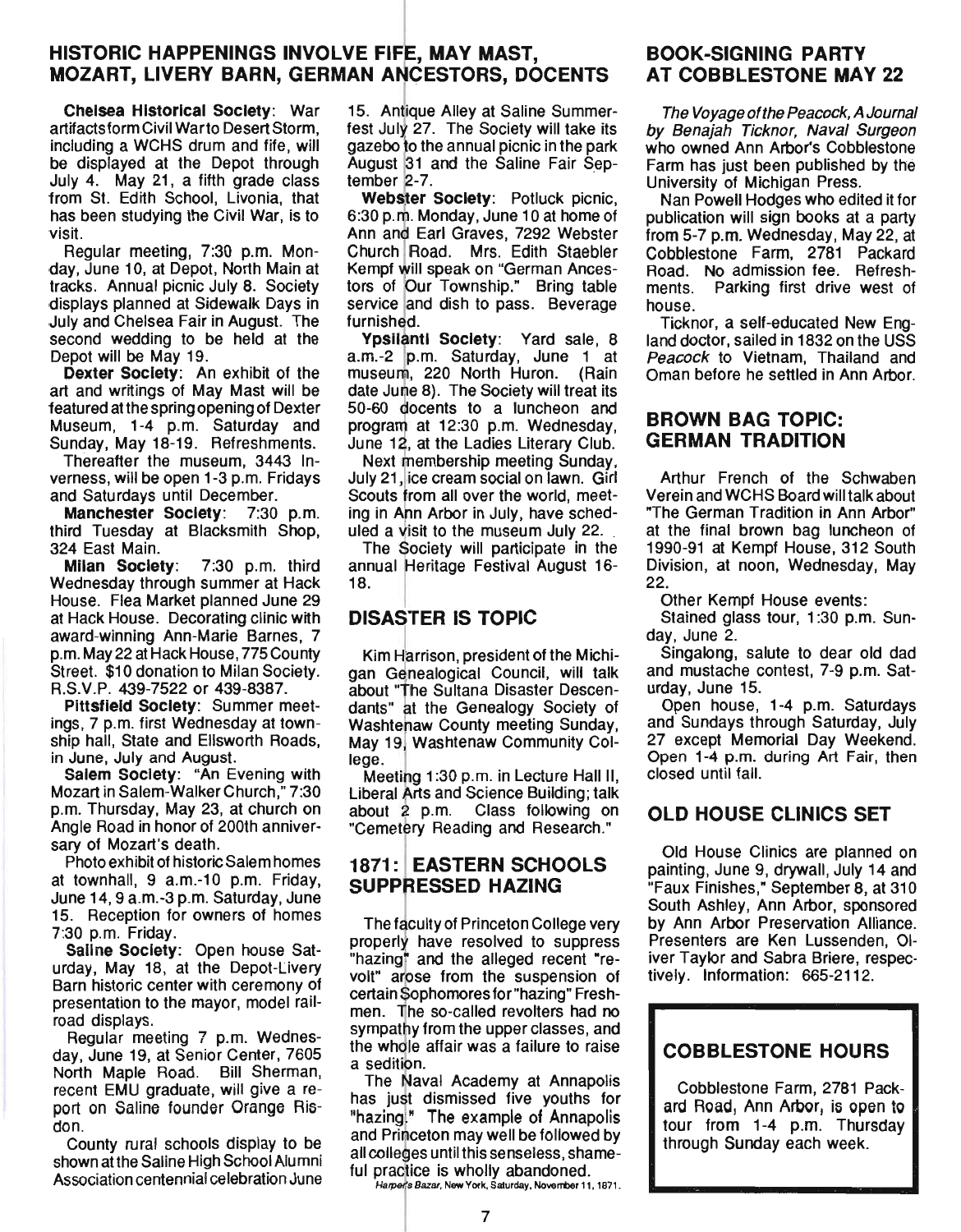(313) 662-9092

# MUSEUM on MAIN STREET --Building Fund

| $\mathbb{ZIP}$ $\qquad \qquad \qquad$<br>Address<br><u> 1999 - Johann Stoff, deutscher Stoff, der Stoff, der Stoff, der Stoff, der Stoff, der Stoff, der Stoff, der S</u><br>I/We pledge a tax-deductible gift to the MUSEUM on MAIN STREET - Building Fund<br>in the sum of $\frac{2}{3}$ to be paid in equal portions in the years 1991 + 1992<br>Please make checks payable to MUSEUM on MAIN STREET -- Building Fund (no cash, please) and mail to:<br>Attention: Mr. Eugene Fowler / NBD - Ann Arbor<br>1991 CONTRIBUTION / PLEDGE CARD<br>P.O. Box 8601 / Ann Arbor, MI 48107-8601<br>Please have a WCHS member call on me - I need more information<br>WASHTENAW COUNTY HISTORICAL SOCIETY<br>122 South Main Street Ann Arbor, MI 48104-1903 (313) 662-9092<br>Type of Membership:<br>Please enroll me / us as a member from <i>January 1 to December 31</i> , $1991$<br>Student<br>Teacher<br>-5<br>__ Individual.<br>10<br>Family / Couple<br>Senior Citizen<br>Senior Couple<br>$_{8}$<br>14<br>$City$ $2IP$<br>__ Association / Commerical 25<br>Sustaining<br>50<br>Patron<br>100<br>Student: up to 18 years old or in college<br>Senior Citizen: 60 years or older Senior Couple: one member 60+<br>ART FAIR PARKING at the Great Lakes Bancorp lot on Washington and Division Streets<br><b>Wednesday, July 24</b> $5:00 - 9:00 p.m.$<br>Saturday, July 27<br>$8:00 - 11:00$ a.m.<br>Thursday, July 25<br>$5:00 - 9:00$ p.m.<br>$10:30 - 2:00$ p.m.<br>Friday, July 26 6:00 - 9:00 p.m.<br>$1:30 - 4:00$ p.m.<br>I / we will help with the parking on the day(s) circled: | GARDEN WALK and/or LUNCHEON TICKET ORDER INFORMATION: 662-9092<br>LUNCHEON: Saturday, June 8, 1991 (rain or shine) Reservations must be in by JUNE 4th<br>\$12.00<br>12:30 p.m. at the U of Michigan Matthaei Botanical Gardens<br>GARDEN WALK: Saturday, June 8 or RAIN DAY: Sunday, June 9, 1991<br>8.00<br>Enclosed please find \$ ___________ for _____LUNCHEON / ____ GARDEN WALK tickets:<br>$\frac{1}{2}$ Total |  |  |
|-----------------------------------------------------------------------------------------------------------------------------------------------------------------------------------------------------------------------------------------------------------------------------------------------------------------------------------------------------------------------------------------------------------------------------------------------------------------------------------------------------------------------------------------------------------------------------------------------------------------------------------------------------------------------------------------------------------------------------------------------------------------------------------------------------------------------------------------------------------------------------------------------------------------------------------------------------------------------------------------------------------------------------------------------------------------------------------------------------------------------------------------------------------------------------------------------------------------------------------------------------------------------------------------------------------------------------------------------------------------------------------------------------------------------------------------------------------------------------------------------------------------------------------------------------------------------------------------|------------------------------------------------------------------------------------------------------------------------------------------------------------------------------------------------------------------------------------------------------------------------------------------------------------------------------------------------------------------------------------------------------------------------|--|--|
|                                                                                                                                                                                                                                                                                                                                                                                                                                                                                                                                                                                                                                                                                                                                                                                                                                                                                                                                                                                                                                                                                                                                                                                                                                                                                                                                                                                                                                                                                                                                                                                         |                                                                                                                                                                                                                                                                                                                                                                                                                        |  |  |
| \$5<br>18                                                                                                                                                                                                                                                                                                                                                                                                                                                                                                                                                                                                                                                                                                                                                                                                                                                                                                                                                                                                                                                                                                                                                                                                                                                                                                                                                                                                                                                                                                                                                                               |                                                                                                                                                                                                                                                                                                                                                                                                                        |  |  |
|                                                                                                                                                                                                                                                                                                                                                                                                                                                                                                                                                                                                                                                                                                                                                                                                                                                                                                                                                                                                                                                                                                                                                                                                                                                                                                                                                                                                                                                                                                                                                                                         |                                                                                                                                                                                                                                                                                                                                                                                                                        |  |  |
|                                                                                                                                                                                                                                                                                                                                                                                                                                                                                                                                                                                                                                                                                                                                                                                                                                                                                                                                                                                                                                                                                                                                                                                                                                                                                                                                                                                                                                                                                                                                                                                         |                                                                                                                                                                                                                                                                                                                                                                                                                        |  |  |
|                                                                                                                                                                                                                                                                                                                                                                                                                                                                                                                                                                                                                                                                                                                                                                                                                                                                                                                                                                                                                                                                                                                                                                                                                                                                                                                                                                                                                                                                                                                                                                                         |                                                                                                                                                                                                                                                                                                                                                                                                                        |  |  |
|                                                                                                                                                                                                                                                                                                                                                                                                                                                                                                                                                                                                                                                                                                                                                                                                                                                                                                                                                                                                                                                                                                                                                                                                                                                                                                                                                                                                                                                                                                                                                                                         |                                                                                                                                                                                                                                                                                                                                                                                                                        |  |  |
|                                                                                                                                                                                                                                                                                                                                                                                                                                                                                                                                                                                                                                                                                                                                                                                                                                                                                                                                                                                                                                                                                                                                                                                                                                                                                                                                                                                                                                                                                                                                                                                         |                                                                                                                                                                                                                                                                                                                                                                                                                        |  |  |
|                                                                                                                                                                                                                                                                                                                                                                                                                                                                                                                                                                                                                                                                                                                                                                                                                                                                                                                                                                                                                                                                                                                                                                                                                                                                                                                                                                                                                                                                                                                                                                                         |                                                                                                                                                                                                                                                                                                                                                                                                                        |  |  |
|                                                                                                                                                                                                                                                                                                                                                                                                                                                                                                                                                                                                                                                                                                                                                                                                                                                                                                                                                                                                                                                                                                                                                                                                                                                                                                                                                                                                                                                                                                                                                                                         |                                                                                                                                                                                                                                                                                                                                                                                                                        |  |  |
|                                                                                                                                                                                                                                                                                                                                                                                                                                                                                                                                                                                                                                                                                                                                                                                                                                                                                                                                                                                                                                                                                                                                                                                                                                                                                                                                                                                                                                                                                                                                                                                         |                                                                                                                                                                                                                                                                                                                                                                                                                        |  |  |
|                                                                                                                                                                                                                                                                                                                                                                                                                                                                                                                                                                                                                                                                                                                                                                                                                                                                                                                                                                                                                                                                                                                                                                                                                                                                                                                                                                                                                                                                                                                                                                                         |                                                                                                                                                                                                                                                                                                                                                                                                                        |  |  |
|                                                                                                                                                                                                                                                                                                                                                                                                                                                                                                                                                                                                                                                                                                                                                                                                                                                                                                                                                                                                                                                                                                                                                                                                                                                                                                                                                                                                                                                                                                                                                                                         |                                                                                                                                                                                                                                                                                                                                                                                                                        |  |  |
|                                                                                                                                                                                                                                                                                                                                                                                                                                                                                                                                                                                                                                                                                                                                                                                                                                                                                                                                                                                                                                                                                                                                                                                                                                                                                                                                                                                                                                                                                                                                                                                         |                                                                                                                                                                                                                                                                                                                                                                                                                        |  |  |
|                                                                                                                                                                                                                                                                                                                                                                                                                                                                                                                                                                                                                                                                                                                                                                                                                                                                                                                                                                                                                                                                                                                                                                                                                                                                                                                                                                                                                                                                                                                                                                                         |                                                                                                                                                                                                                                                                                                                                                                                                                        |  |  |
|                                                                                                                                                                                                                                                                                                                                                                                                                                                                                                                                                                                                                                                                                                                                                                                                                                                                                                                                                                                                                                                                                                                                                                                                                                                                                                                                                                                                                                                                                                                                                                                         |                                                                                                                                                                                                                                                                                                                                                                                                                        |  |  |
|                                                                                                                                                                                                                                                                                                                                                                                                                                                                                                                                                                                                                                                                                                                                                                                                                                                                                                                                                                                                                                                                                                                                                                                                                                                                                                                                                                                                                                                                                                                                                                                         |                                                                                                                                                                                                                                                                                                                                                                                                                        |  |  |
|                                                                                                                                                                                                                                                                                                                                                                                                                                                                                                                                                                                                                                                                                                                                                                                                                                                                                                                                                                                                                                                                                                                                                                                                                                                                                                                                                                                                                                                                                                                                                                                         |                                                                                                                                                                                                                                                                                                                                                                                                                        |  |  |
|                                                                                                                                                                                                                                                                                                                                                                                                                                                                                                                                                                                                                                                                                                                                                                                                                                                                                                                                                                                                                                                                                                                                                                                                                                                                                                                                                                                                                                                                                                                                                                                         |                                                                                                                                                                                                                                                                                                                                                                                                                        |  |  |
|                                                                                                                                                                                                                                                                                                                                                                                                                                                                                                                                                                                                                                                                                                                                                                                                                                                                                                                                                                                                                                                                                                                                                                                                                                                                                                                                                                                                                                                                                                                                                                                         |                                                                                                                                                                                                                                                                                                                                                                                                                        |  |  |
|                                                                                                                                                                                                                                                                                                                                                                                                                                                                                                                                                                                                                                                                                                                                                                                                                                                                                                                                                                                                                                                                                                                                                                                                                                                                                                                                                                                                                                                                                                                                                                                         |                                                                                                                                                                                                                                                                                                                                                                                                                        |  |  |
|                                                                                                                                                                                                                                                                                                                                                                                                                                                                                                                                                                                                                                                                                                                                                                                                                                                                                                                                                                                                                                                                                                                                                                                                                                                                                                                                                                                                                                                                                                                                                                                         |                                                                                                                                                                                                                                                                                                                                                                                                                        |  |  |
|                                                                                                                                                                                                                                                                                                                                                                                                                                                                                                                                                                                                                                                                                                                                                                                                                                                                                                                                                                                                                                                                                                                                                                                                                                                                                                                                                                                                                                                                                                                                                                                         |                                                                                                                                                                                                                                                                                                                                                                                                                        |  |  |
|                                                                                                                                                                                                                                                                                                                                                                                                                                                                                                                                                                                                                                                                                                                                                                                                                                                                                                                                                                                                                                                                                                                                                                                                                                                                                                                                                                                                                                                                                                                                                                                         |                                                                                                                                                                                                                                                                                                                                                                                                                        |  |  |
|                                                                                                                                                                                                                                                                                                                                                                                                                                                                                                                                                                                                                                                                                                                                                                                                                                                                                                                                                                                                                                                                                                                                                                                                                                                                                                                                                                                                                                                                                                                                                                                         |                                                                                                                                                                                                                                                                                                                                                                                                                        |  |  |
|                                                                                                                                                                                                                                                                                                                                                                                                                                                                                                                                                                                                                                                                                                                                                                                                                                                                                                                                                                                                                                                                                                                                                                                                                                                                                                                                                                                                                                                                                                                                                                                         |                                                                                                                                                                                                                                                                                                                                                                                                                        |  |  |
|                                                                                                                                                                                                                                                                                                                                                                                                                                                                                                                                                                                                                                                                                                                                                                                                                                                                                                                                                                                                                                                                                                                                                                                                                                                                                                                                                                                                                                                                                                                                                                                         |                                                                                                                                                                                                                                                                                                                                                                                                                        |  |  |
|                                                                                                                                                                                                                                                                                                                                                                                                                                                                                                                                                                                                                                                                                                                                                                                                                                                                                                                                                                                                                                                                                                                                                                                                                                                                                                                                                                                                                                                                                                                                                                                         |                                                                                                                                                                                                                                                                                                                                                                                                                        |  |  |
|                                                                                                                                                                                                                                                                                                                                                                                                                                                                                                                                                                                                                                                                                                                                                                                                                                                                                                                                                                                                                                                                                                                                                                                                                                                                                                                                                                                                                                                                                                                                                                                         |                                                                                                                                                                                                                                                                                                                                                                                                                        |  |  |
|                                                                                                                                                                                                                                                                                                                                                                                                                                                                                                                                                                                                                                                                                                                                                                                                                                                                                                                                                                                                                                                                                                                                                                                                                                                                                                                                                                                                                                                                                                                                                                                         |                                                                                                                                                                                                                                                                                                                                                                                                                        |  |  |
|                                                                                                                                                                                                                                                                                                                                                                                                                                                                                                                                                                                                                                                                                                                                                                                                                                                                                                                                                                                                                                                                                                                                                                                                                                                                                                                                                                                                                                                                                                                                                                                         |                                                                                                                                                                                                                                                                                                                                                                                                                        |  |  |

*Please enclose a stamped self-addressed envelope to receive tickets by mail.*